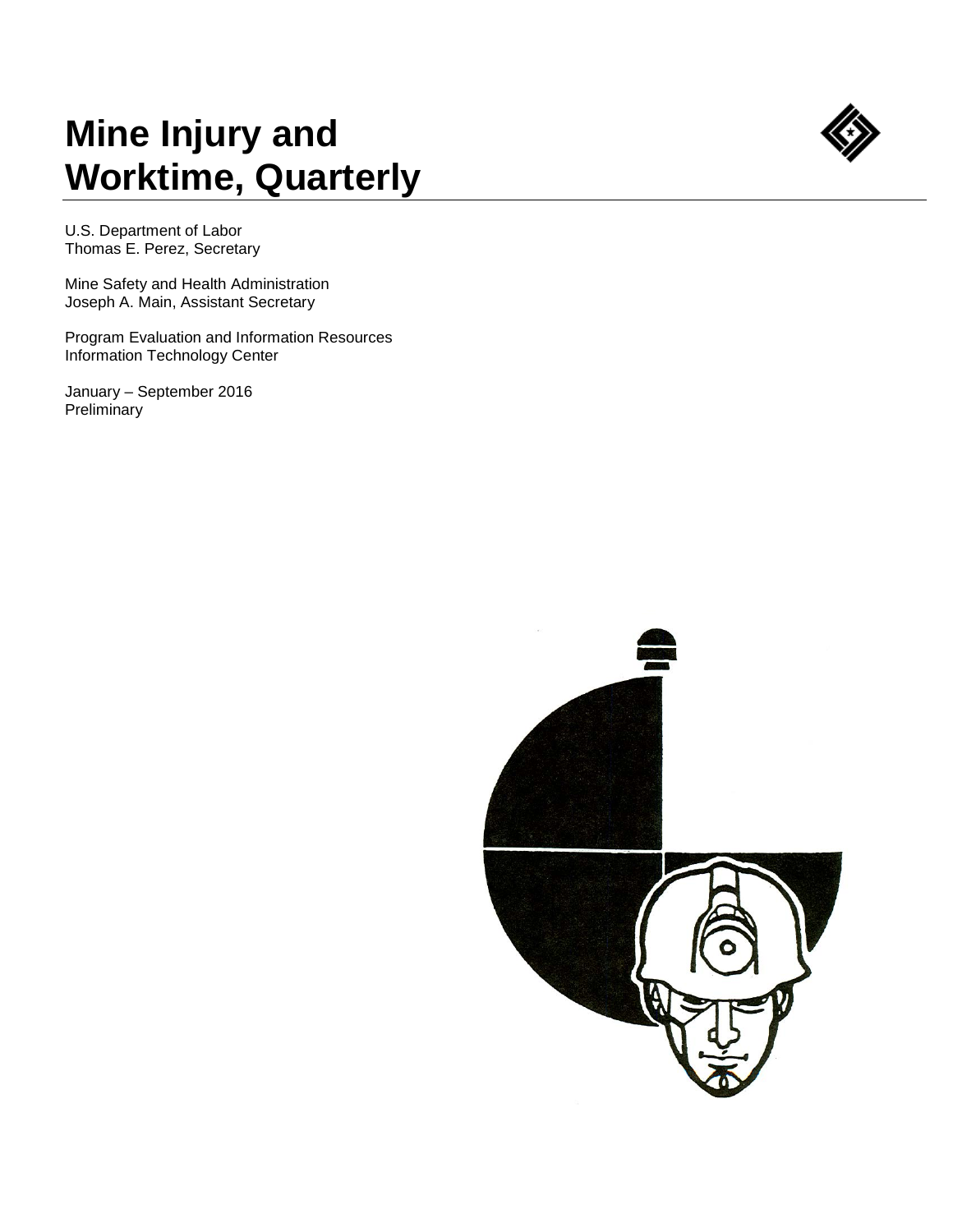This publication has been reviewed and approved for distribution to the mining public by the Office of the Assistant Secretary for Mine Safety and Health.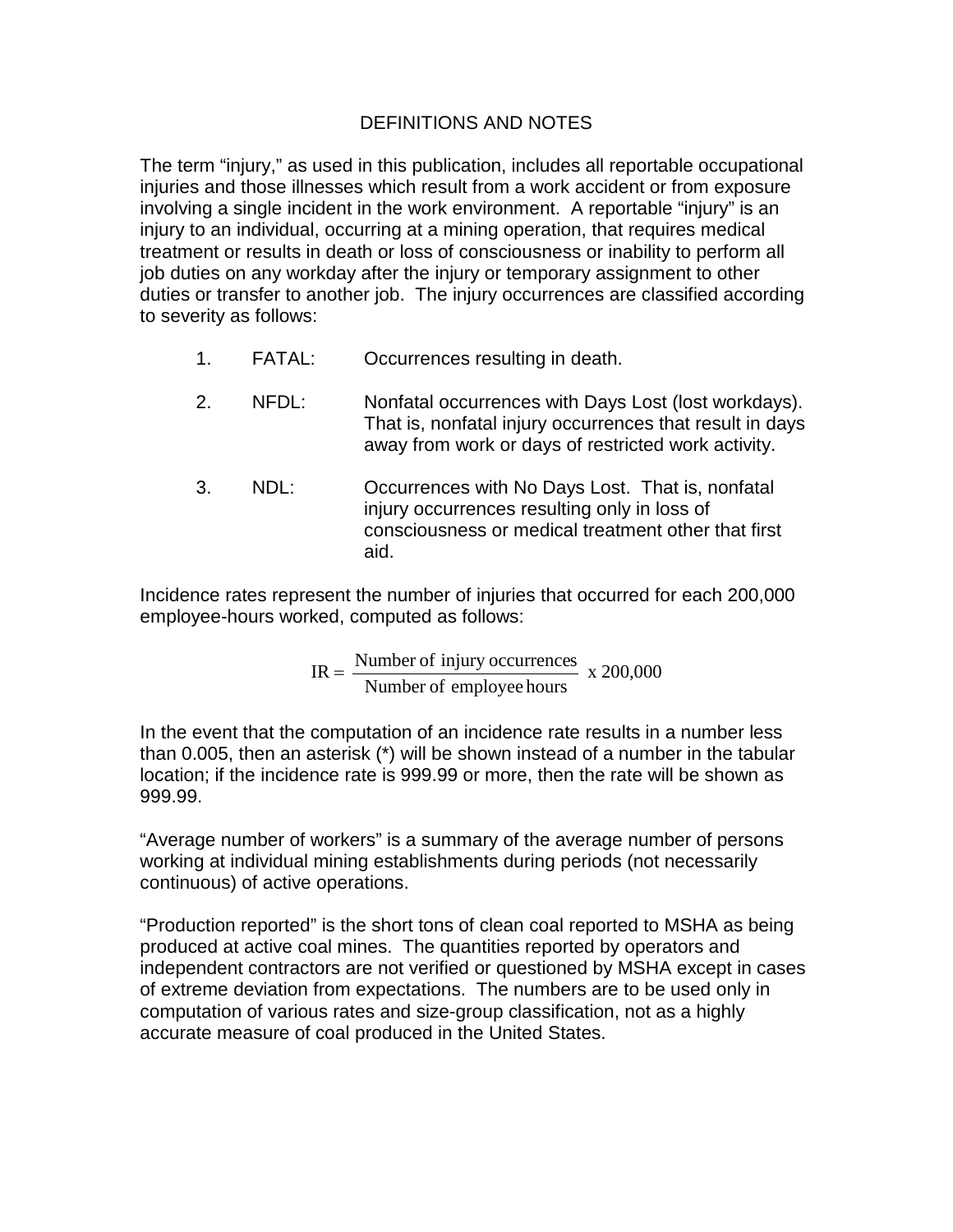

Chart 1. Number of Fatal Injuries in the U.S. Mining Industries, 2014, 2015 and 2016 through 3rd Quarter